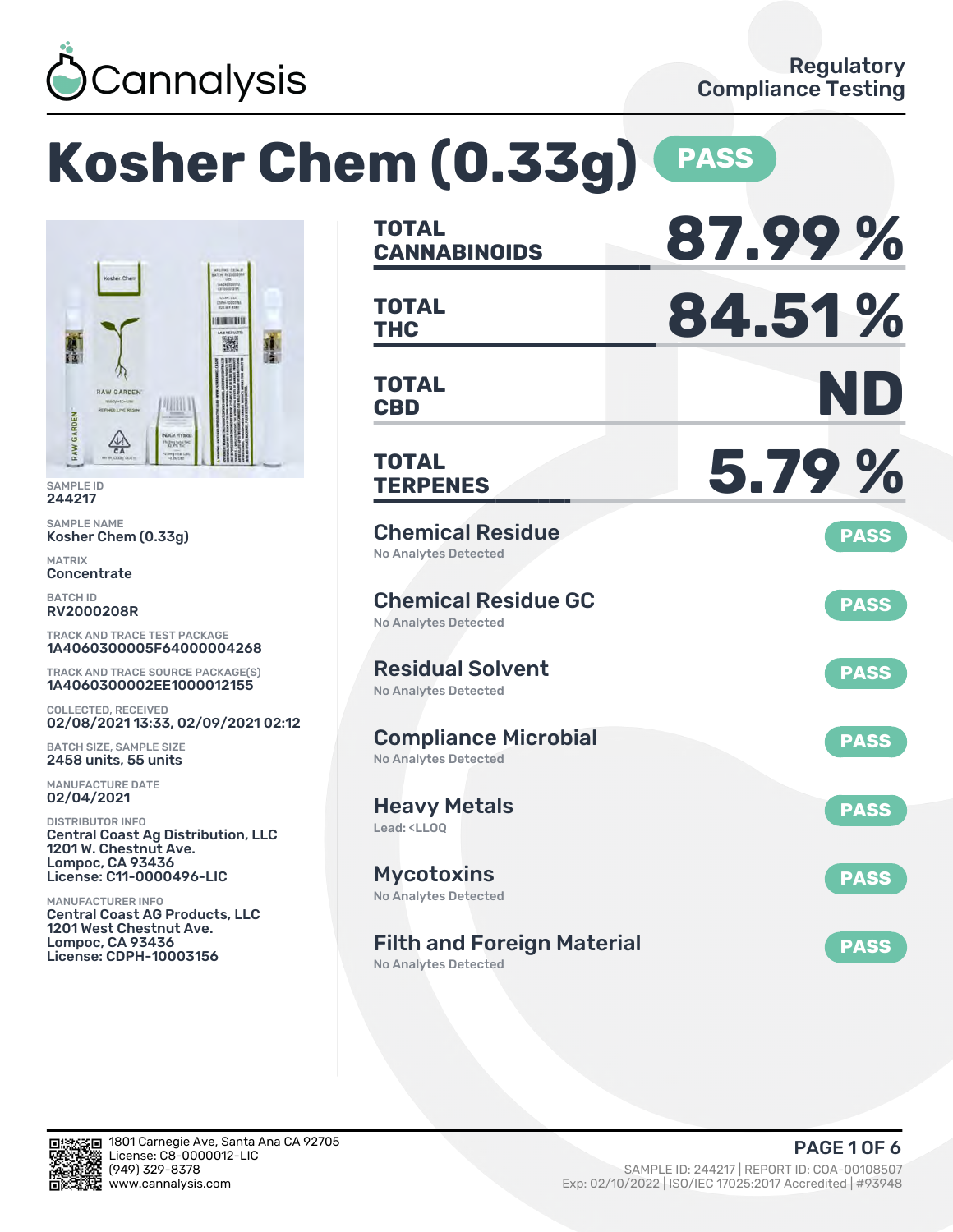

# CANNABINOID ANALYSIS

Total THC,CBD value(s) have been decarboxylated.

| TOTAL THC:          | 845.1 mg/g (84.51%), 278.88 mg per package |
|---------------------|--------------------------------------------|
| TOTAL CBD:          | ND.                                        |
| TOTAL CANNABINOIDS: | 879.9 mg/g (87.99 %)                       |

UNIT OF MEASUREMENT: Milligrams per Gram(mg/g)

| <b>ANALYTE</b>         | <b>RESULT</b>         | LOD    | <b>LLOO</b> | <b>ANALYTE</b>   | <b>RESULT</b>        | <b>LOD</b> | LL <sub>00</sub> |
|------------------------|-----------------------|--------|-------------|------------------|----------------------|------------|------------------|
| THCa                   | ND                    | 0.2000 | 0.4000      | CBD <sub>v</sub> | <b>ND</b>            | 0.2000     | 0.4000           |
| D9THC                  | 845.1 mg/g (84.51%)   | 0.2000 | 0.4000      | CBGa             | <b>ND</b>            | 0.2000     | 0.4000           |
| D8THC                  | ND                    | 0.2000 | 0.4000      | CBG              | 30.74 mg/g (3.074 %) | 0.2000     | 0.4000           |
| <b>THC<sub>v</sub></b> | 4.017 mg/g (0.4017 %) | 0.2000 | 0.4000      | CBN              | <b>ND</b>            | 0.2000     | 0.4000           |
| CBDa                   | <b>ND</b>             | 0.2000 | 0.4000      | CBC              | <b>ND</b>            | 0.2000     | 0.4000           |
| CBD                    | ND                    | 0.2000 | 0.4000      |                  |                      |            |                  |
|                        |                       |        |             |                  |                      |            |                  |

#### ADDITIONAL INFORMATION

| Method:              | SOP-TECH-001 | Sample Prepped: 02/09/202113:15   | Sample Approved: 02/10/2021 14:05  |  |
|----------------------|--------------|-----------------------------------|------------------------------------|--|
| Instrument: UPLC-DAD |              | Sample Analyzed: 02/09/2021 16:52 | Prep-Analytical Batch: 26461-20847 |  |



## TERPENE ANALYSIS

| <b>TOTAL TERPENES:</b> |                                                   | 57.90 mg/g (5.790 %) |      |  |  |  |  |  |
|------------------------|---------------------------------------------------|----------------------|------|--|--|--|--|--|
| UNIT OF MEASUREMENT:   | Milligrams per Gram(mg/g)                         |                      |      |  |  |  |  |  |
| <b>ANALYTE</b>         | <b>RESULT</b>                                     | LOD                  | LLO  |  |  |  |  |  |
| 3-Carene               | <b>ND</b>                                         | 1.000                | 2.50 |  |  |  |  |  |
| Alpha cedrene          | <b>ND</b>                                         | 1.000                | 2.50 |  |  |  |  |  |
| Alpha pinene           | 2.199 mg/g (0.2199 %)                             | 0.1000               | 1.00 |  |  |  |  |  |
| Alpha terpineol        | <lloo< td=""><td>0.3260</td><td>0.65</td></lloo<> | 0.3260               | 0.65 |  |  |  |  |  |
| Beta myrcene           | 20.45 mg/g (2.045 %)                              | 0.5000               | 1.00 |  |  |  |  |  |
| Borneol                | <b>ND</b>                                         | 1.000                | 2.50 |  |  |  |  |  |
| Camphor                | <b>ND</b>                                         | 0.1000               | 0.50 |  |  |  |  |  |
| Cedrol                 | <b>ND</b>                                         | 0.5000               | 1.00 |  |  |  |  |  |
| Eucalyptol             | <b>ND</b>                                         | 0.1000               | 0.50 |  |  |  |  |  |
| Fenchone               | <ll00< td=""><td>0.1000</td><td>0.50</td></ll00<> | 0.1000               | 0.50 |  |  |  |  |  |
| Gamma terpineol        | <b>ND</b>                                         | 0.2090               | 0.52 |  |  |  |  |  |
| Guaiol                 | <b>ND</b>                                         | 2.500                | 5.00 |  |  |  |  |  |
| Isopulegol             | <b>ND</b>                                         | 2.500                | 5.00 |  |  |  |  |  |
| Linalool               | 3.226 mg/g (0.3226 %)                             | 0.5000               | 1.00 |  |  |  |  |  |
| Ocimene 1              | <b>ND</b>                                         | 0.1550               | 0.31 |  |  |  |  |  |
| P-cymene               | <b>ND</b>                                         | 0.5230               | 1.04 |  |  |  |  |  |
| Pulegone               | <b>ND</b>                                         | 0.1000               | 0.50 |  |  |  |  |  |
| Terpinolene            | 1.580 mg/g (0.1580 %)                             | 0.1000               | 0.50 |  |  |  |  |  |
| Trans nerolidol        | <b>ND</b>                                         | 0.5000               | 2.50 |  |  |  |  |  |

| ANALYTE         | <b>RESULT</b>                                                                                                                                                     | LOD    | LLOQ   | ANALYTE                 | <b>RESULT</b>                                       | LOD    | <b>LLOQ</b> |
|-----------------|-------------------------------------------------------------------------------------------------------------------------------------------------------------------|--------|--------|-------------------------|-----------------------------------------------------|--------|-------------|
| 3-Carene        | <b>ND</b>                                                                                                                                                         | 1.000  | 2.500  | Alpha bisabolol         | <ll0q< td=""><td>0.1000</td><td>0.5000</td></ll0q<> | 0.1000 | 0.5000      |
| Alpha cedrene   | <b>ND</b>                                                                                                                                                         | 1.000  | 2.500  | Alpha humulene          | 1.852 mg/g $(0.1852 \%)$                            | 0.5000 | 1.000       |
| Alpha pinene    | 2.199 mg/g $(0.2199%)$                                                                                                                                            | 0.1000 | 1.000  | Alpha terpinene         | <b>ND</b>                                           | 0.5000 | 1.000       |
| Alpha terpineol | <lloq< td=""><td>0.3260</td><td>0.6520</td><td>Beta caryophyllene</td><td><math>8.191 \,\mathrm{mg/g}</math> (0.8191 %)</td><td>0.5000</td><td>1.000</td></lloq<> | 0.3260 | 0.6520 | Beta caryophyllene      | $8.191 \,\mathrm{mg/g}$ (0.8191 %)                  | 0.5000 | 1.000       |
| Beta myrcene    | 20.45 mg/g (2.045 %)                                                                                                                                              | 0.5000 | 1.000  | Beta pinene             | 2.354 mg/g $(0.2354\%)$                             | 0.6070 | 1.214       |
| Borneol         | <b>ND</b>                                                                                                                                                         | 1.000  | 2.500  | Camphene                | <b>ND</b>                                           | 0.5000 | 1.000       |
| Camphor         | <b>ND</b>                                                                                                                                                         | 0.1000 | 0.5000 | Caryophyllene oxide     | <b>ND</b>                                           | 0.5000 | 2.500       |
| Cedrol          | <b>ND</b>                                                                                                                                                         | 0.5000 | 1.000  | Cis nerolidol           | <b>ND</b>                                           | 2.500  | 5.000       |
| Eucalyptol      | <b>ND</b>                                                                                                                                                         | 0.1000 | 0.5000 | Fenchol                 | <ll0q< td=""><td>0.5000</td><td>1.000</td></ll0q<>  | 0.5000 | 1.000       |
| Fenchone        | <lloq< td=""><td>0.1000</td><td>0.5000</td><td>Gamma terpinene</td><td><b>ND</b></td><td>0.1000</td><td>0.5000</td></lloq<>                                       | 0.1000 | 0.5000 | Gamma terpinene         | <b>ND</b>                                           | 0.1000 | 0.5000      |
| Gamma terpineol | ND.                                                                                                                                                               | 0.2090 | 0.5230 | Geranyl acetate         | <b>ND</b>                                           | 0.1000 | 0.5000      |
| Guaiol          | ND                                                                                                                                                                | 2.500  | 5.000  | Isoborneol              | <b>ND</b>                                           | 0.5000 | 1.000       |
| Isopulegol      | ND                                                                                                                                                                | 2.500  | 5.000  | Limonene                | 12.66 mg/g $(1.266\%)$                              | 0.5000 | 2.500       |
| Linalool        | 3.226 mg/g $(0.3226\%)$                                                                                                                                           | 0.5000 | 1.000  | Menthol                 | <b>ND</b>                                           | 1.000  | 2.500       |
| Ocimene 1       | <b>ND</b>                                                                                                                                                         | 0.1550 | 0.3100 | Ocimene 2               | 5.384 mg/g $(0.5384\%)$                             | 0.3450 | 1.725       |
| P-cymene        | <b>ND</b>                                                                                                                                                         | 0.5230 | 1.045  | P-mentha-1,5-diene ND   |                                                     | 0.5000 | 1.000       |
| Pulegone        | <b>ND</b>                                                                                                                                                         | 0.1000 | 0.5000 | Sabinene                | <b>ND</b>                                           | 0.5000 | 1.000       |
| Terpinolene     | 1.580 mg/g $(0.1580\%)$                                                                                                                                           | 0.1000 | 0.5000 | Trans beta farnesene ND |                                                     | 2.500  | 5.000       |
| Trans nerolidol | <b>ND</b>                                                                                                                                                         | 0.5000 | 2.500  | Valencene               | <b>ND</b>                                           | 0.5000 | 1.000       |
|                 |                                                                                                                                                                   |        |        |                         |                                                     |        |             |

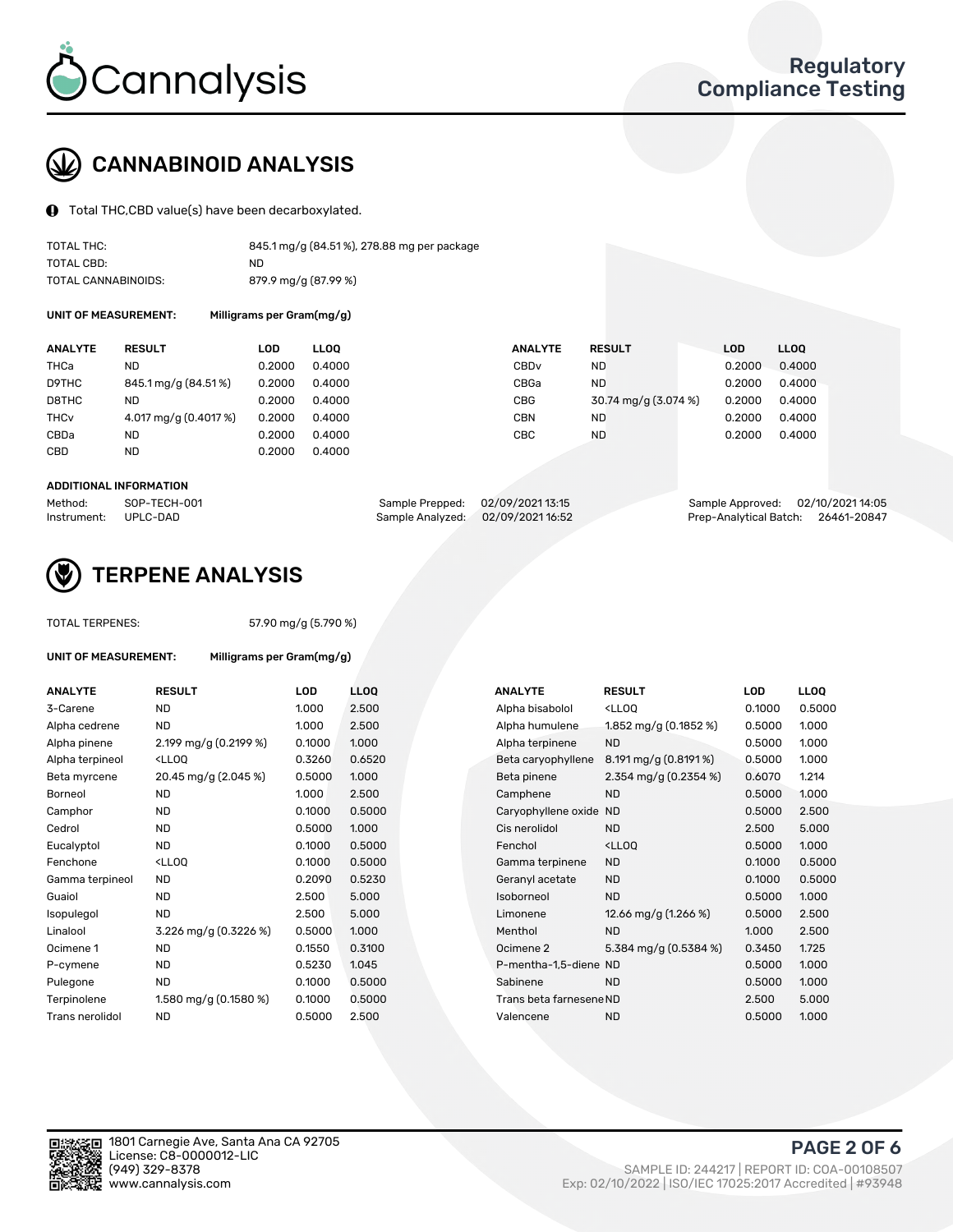

### Regulatory Compliance Testing

#### ADDITIONAL INFORMATION

Method: SOP-TECH-027 Sample Prepped: 02/09/2021 12:59 Sample Approved: 02/10/2021 12:24 Prep-Analytical Batch: 26453-20828



CHEMICAL RESIDUE ANALYSIS PASS

UNIT OF MEASUREMENT: Micrograms per Gram(ug/g)

| <b>ANALYTE</b>    | <b>RESULT</b> | LOD    | LL <sub>OO</sub> | <b>ACTION LEVEL</b> |      | <b>ANALYTE</b>      | <b>RESULT</b> | LOD    | <b>LLOQ</b> | <b>ACTION LEVEL</b> |      |
|-------------------|---------------|--------|------------------|---------------------|------|---------------------|---------------|--------|-------------|---------------------|------|
| Abamectin         | <b>ND</b>     | 0.0200 | 0.0400           | 0.1000              | Pass | Acephate            | <b>ND</b>     | 0.0200 | 0.0400      | 0.1000              | Pass |
| Acequinocyl       | <b>ND</b>     | 0.0200 | 0.0400           | 0.1000              | Pass | Acetamiprid         | <b>ND</b>     | 0.0200 | 0.0400      | 0.1000              | Pass |
| Aldicarb          | <b>ND</b>     | 0.0200 | 0.0400           | 0.0                 | Pass | Azoxystrobin        | <b>ND</b>     | 0.0200 | 0.0400      | 0.1000              | Pass |
| Bifenazate        | <b>ND</b>     | 0.0200 | 0.0400           | 0.1000              | Pass | <b>Bifenthrin</b>   | <b>ND</b>     | 0.0200 | 0.0400      | 3.000               | Pass |
| <b>Boscalid</b>   | <b>ND</b>     | 0.0200 | 0.0400           | 0.1000              | Pass | Carbaryl            | <b>ND</b>     | 0.0200 | 0.0400      | 0.5000              | Pass |
| Carbofuran        | <b>ND</b>     | 0.0200 | 0.0400           | 0.0                 | Pass | Chlorantraniliprole | <b>ND</b>     | 0.0200 | 0.0400      | 10.00               | Pass |
| Clofentezine      | <b>ND</b>     | 0.0200 | 0.0400           | 0.1000              | Pass | Coumaphos           | <b>ND</b>     | 0.0200 | 0.0400      | 0.0                 | Pass |
| Cyfluthrin        | <b>ND</b>     | 0.4000 | 1.000            | 2.000               | Pass | Cypermethrin        | <b>ND</b>     | 0.4000 | 1.000       | 1.000               | Pass |
| Daminozide        | <b>ND</b>     | 0.0200 | 0.0400           | 0.0                 | Pass | Diazinon            | <b>ND</b>     | 0.0200 | 0.0400      | 0.1000              | Pass |
| <b>Dichlorvos</b> | <b>ND</b>     | 0.0200 | 0.0400           | 0.0                 | Pass | Dimethoate          | <b>ND</b>     | 0.0200 | 0.0400      | 0.0                 | Pass |
| Dimethomorph      | <b>ND</b>     | 0.0200 | 0.0400           | 2.000               | Pass | Ethoprophos         | <b>ND</b>     | 0.0200 | 0.0400      | 0.0                 | Pass |
| Etofenprox        | <b>ND</b>     | 0.0200 | 0.0400           | 0.0                 | Pass | Etoxazole           | <b>ND</b>     | 0.0200 | 0.0400      | 0.1000              | Pass |
| Fenhexamid        | <b>ND</b>     | 0.0200 | 0.0400           | 0.1000              | Pass | Fenoxycarb          | <b>ND</b>     | 0.0200 | 0.0400      | 0.0                 | Pass |
| Fenpyroximate     | <b>ND</b>     | 0.0200 | 0.0400           | 0.1000              | Pass | Fipronil            | <b>ND</b>     | 0.0400 | 0.1000      | 0.0                 | Pass |
| Flonicamid        | <b>ND</b>     | 0.0200 | 0.0400           | 0.1000              | Pass | Fludioxonil         | <b>ND</b>     | 0.0200 | 0.0400      | 0.1000              | Pass |
| Hexythiazox       | <b>ND</b>     | 0.0200 | 0.0400           | 0.1000              | Pass | Imazalil            | <b>ND</b>     | 0.0200 | 0.0400      | 0.0                 | Pass |
| Imidacloprid      | <b>ND</b>     | 0.0200 | 0.0400           | 5.000               | Pass | Kresoxim methyl     | <b>ND</b>     | 0.0200 | 0.0400      | 0.1000              | Pass |
| Malathion         | <b>ND</b>     | 0.0200 | 0.0400           | 0.5000              | Pass | Metalaxyl           | <b>ND</b>     | 0.0200 | 0.0400      | 2.000               | Pass |
| Methiocarb        | <b>ND</b>     | 0.0200 | 0.0400           | 0.0                 | Pass | Methomyl            | <b>ND</b>     | 0.0200 | 0.0400      | 1.000               | Pass |
| Mevinphos         | <b>ND</b>     | 0.0200 | 0.0400           | 0.0                 | Pass | Myclobutanil        | <b>ND</b>     | 0.0200 | 0.0400      | 0.1000              | Pass |
| Naled             | <b>ND</b>     | 0.0200 | 0.0400           | 0.1000              | Pass | Oxamyl              | <b>ND</b>     | 0.0200 | 0.0400      | 0.5000              | Pass |
| Paclobutrazol     | <b>ND</b>     | 0.0200 | 0.0400           | 0.0                 | Pass | Permethrins         | <b>ND</b>     | 0.0400 | 0.1000      | 0.5000              | Pass |
| Phosmet           | <b>ND</b>     | 0.0200 | 0.0400           | 0.1000              | Pass | Piperonyl butoxide  | <b>ND</b>     | 0.0200 | 0.0400      | 3.000               | Pass |
| Prallethrin       | <b>ND</b>     | 0.0200 | 0.0400           | 0.1000              | Pass | Propiconazole       | <b>ND</b>     | 0.0200 | 0.0400      | 0.1000              | Pass |
| Propoxur          | <b>ND</b>     | 0.0200 | 0.0400           | 0.0                 | Pass | Pyrethrins          | <b>ND</b>     | 0.0200 | 0.0400      | 0.5000              | Pass |
| Pyridaben         | <b>ND</b>     | 0.0200 | 0.0400           | 0.1000              | Pass | Spinetoram          | <b>ND</b>     | 0.0200 | 0.0400      | 0.1000              | Pass |
| Spinosad          | <b>ND</b>     | 0.0300 | 0.0700           | 0.1000              | Pass | Spiromesifen        | <b>ND</b>     | 0.0200 | 0.0400      | 0.1000              | Pass |
| Spirotetramat     | <b>ND</b>     | 0.0200 | 0.0400           | 0.1000              | Pass | Spiroxamine         | <b>ND</b>     | 0.0200 | 0.0400      | 0.0                 | Pass |
| Tebuconazole      | <b>ND</b>     | 0.0200 | 0.0400           | 0.1000              | Pass | Thiacloprid         | <b>ND</b>     | 0.0200 | 0.0400      | 0.0                 | Pass |
| Thiamethoxam      | <b>ND</b>     | 0.0200 | 0.0400           | 5.000               | Pass | Trifloxystrobin     | <b>ND</b>     | 0.0200 | 0.0400      | 0.1000              | Pass |

### ADDITIONAL INFORMATION

Method: SOP-TECH-002 Sample Prepped: 02/09/2021 13:10 Sample Approved: 02/10/2021 11:22 Prep-Analytical Batch: 26459-20829

PAGE 3 OF 6

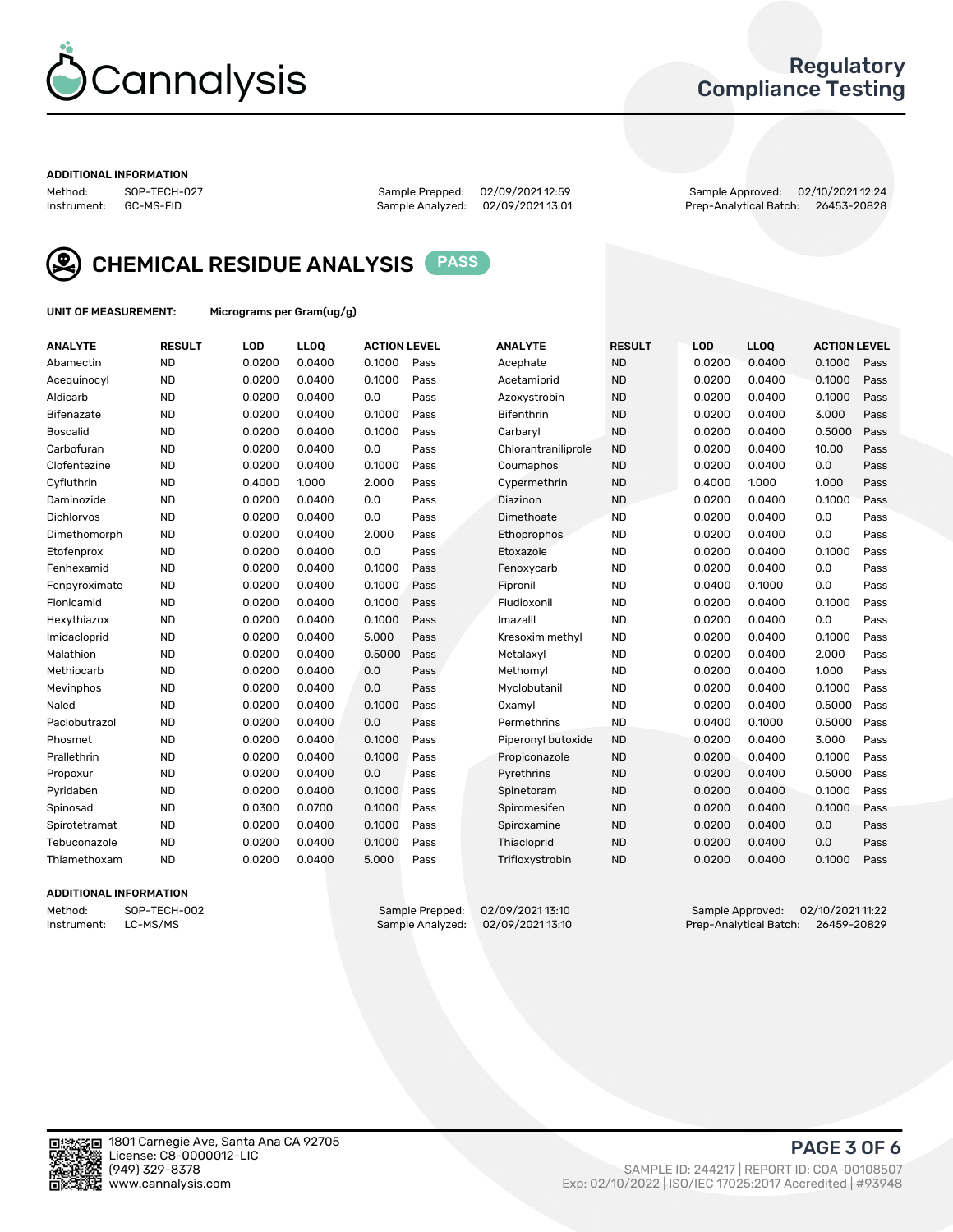

# CHEMICAL RESIDUE GC ANALYSIS PASS

| UNIT OF MEASUREMENT: | Micro |
|----------------------|-------|
|                      |       |

ograms per Gram(ug/g)

| <b>ANALYTE</b>         | <b>RESULT</b> | <b>LOD</b> | <b>LLOO</b> | <b>ACTION LEVEL</b> |                  | <b>ANALYTE</b>   | <b>RESULT</b> | LOD              | <b>LLOO</b>            | <b>ACTION LEVEL</b> |      |
|------------------------|---------------|------------|-------------|---------------------|------------------|------------------|---------------|------------------|------------------------|---------------------|------|
| Captan                 | <b>ND</b>     | 0.1000     | 0.2000      | 0.7000              | Pass             | Chlordane        | <b>ND</b>     | 0.0109           | 0.0136                 | 0.0                 | Pass |
| Methyl parathion       | <b>ND</b>     | 0.0400     | 0.1000      | 0.0                 | Pass             | <b>PCNB</b>      | <b>ND</b>     | 0.0200           | 0.0400                 | 0.1000              | Pass |
| Chlorfenapyr           | <b>ND</b>     | 0.0800     | 0.1000      | 0.0                 | Pass             | Chlorpyrifos     | <b>ND</b>     | 0.0800           | 0.1000                 | 0.0                 | Pass |
|                        |               |            |             |                     |                  |                  |               |                  |                        |                     |      |
| ADDITIONAL INFORMATION |               |            |             |                     |                  |                  |               |                  |                        |                     |      |
| Method:                | SOP-TECH-010  |            |             |                     | Sample Prepped:  | 02/09/2021 13:09 |               | Sample Approved: |                        | 02/10/2021 10:23    |      |
| Instrument:            | GC-MS/MS      |            |             |                     | Sample Analyzed: | 02/09/2021 13:11 |               |                  | Prep-Analytical Batch: | 26460-20830         |      |

## RESIDUAL SOLVENT ANALYSIS PASS

UNIT OF MEASUREMENT: Micrograms per Gram(ug/g)

| <b>ANALYTE</b>       | <b>RESULT</b> | LOD    | <b>LLOO</b> | <b>ACTION LEVEL</b> |      | <b>ANALYTE</b>           | <b>RESULT</b> | LOD    | <b>LLOO</b> | <b>ACTION LEVEL</b> |      |
|----------------------|---------------|--------|-------------|---------------------|------|--------------------------|---------------|--------|-------------|---------------------|------|
| Acetone              | <b>ND</b>     | 5.000  | 250.0       | 5000                | Pass | Acetonitrile             | <b>ND</b>     | 5.000  | 50.00       | 410.0               | Pass |
| Benzene              | <b>ND</b>     | 0.5000 | 1.000       | 1.000               | Pass | <b>Butane</b>            | <b>ND</b>     | 76.80  | 96.00       | 5000                | Pass |
| Chloroform           | <b>ND</b>     | 0.5000 | 1.000       | 1.000               | Pass | Ethanol                  | <b>ND</b>     | 10.00  | 50.00       | 5000                | Pass |
| <b>Ethyl Acetate</b> | <b>ND</b>     | 5.000  | 50.00       | 5000                | Pass | <b>Ethyl Ether</b>       | <b>ND</b>     | 25.00  | 50.00       | 5000                | Pass |
| Ethylene oxide       | <b>ND</b>     | 0.5000 | 1.000       | 1.000               | Pass | Heptane                  | <b>ND</b>     | 1.000  | 5.000       | 5000                | Pass |
| Hexane               | <b>ND</b>     | 0.5000 | 5.000       | 290.0               | Pass | <b>Isopropyl Alcohol</b> | <b>ND</b>     | 5.000  | 50.00       | 5000                | Pass |
| Methanol             | <b>ND</b>     | 10.00  | 50.00       | 3000                | Pass | Methylene chloride       | <b>ND</b>     | 0.5000 | 1.000       | 1.000               | Pass |
| Pentane              | <b>ND</b>     | 1.000  | 50.00       | 5000                | Pass | Propane                  | <b>ND</b>     | 16.00  | 20.00       | 5000                | Pass |
| Toluene              | <b>ND</b>     | 0.5000 | 1.000       | 890.0               | Pass | Xvlenes                  | <b>ND</b>     | 6.000  | 100.0       | 2170                | Pass |
| Trichloroethylene    | <b>ND</b>     | 0.2500 | 1.000       | 1.000               | Pass | 1.2-Dichloroethane       | <b>ND</b>     | 0.5000 | 1.000       | 1.000               | Pass |

#### ADDITIONAL INFORMATION

Method: SOP-TECH-021 Sample Prepped: 02/09/202116:03 Sample Approved: 02/10/202115:03<br>Instrument: HS-GC-MS/FID Sample Analyzed: 02/09/202116:03 Prep-Analytical Batch: 26454-20843 Prep-Analytical Batch: 26454-20843



UNIT OF MEASUREMENT: Cycle Threshold (Ct)

| <b>ANALYTE</b>                        | <b>RESULT</b>          | LOD   | <b>LLOO</b> | <b>ACTION LEVEL</b> |                 | <b>ANALYTE</b>   | <b>RESULT</b> | LOD   | <b>LLOO</b>      |                  | <b>ACTION LEVEL</b> |
|---------------------------------------|------------------------|-------|-------------|---------------------|-----------------|------------------|---------------|-------|------------------|------------------|---------------------|
| A.fumigatus                           | <b>ND</b>              | 33.00 | 0.0         | 0.0                 | Pass            | A. flavus        | <b>ND</b>     | 33.00 | 0.0              | 0.0              | Pass                |
| A. niger                              | <b>ND</b>              | 33.00 | 0.0         | 0.0                 | Pass            | A. terreus       | <b>ND</b>     | 33.00 | 0.0              | 0.0              | Pass                |
| <b>STEC</b>                           | <b>ND</b>              | 33.00 | 0.0         | 0.0                 | Pass            | Salmonella spp   | <b>ND</b>     | 33.00 | 0.0              | 0.0              | Pass                |
|                                       | ADDITIONAL INFORMATION |       |             |                     |                 |                  |               |       |                  |                  |                     |
| SOP-TECH-016, SOP-TECH-022<br>Method: |                        |       |             |                     | Sample Prepped: | 02/10/2021 07:47 |               |       | Sample Approved: | 02/10/2021 15:31 |                     |

Instrument: qPCR Sample Analyzed: 02/10/2021 07:49 Prep-Analytical Batch: 26474-20854

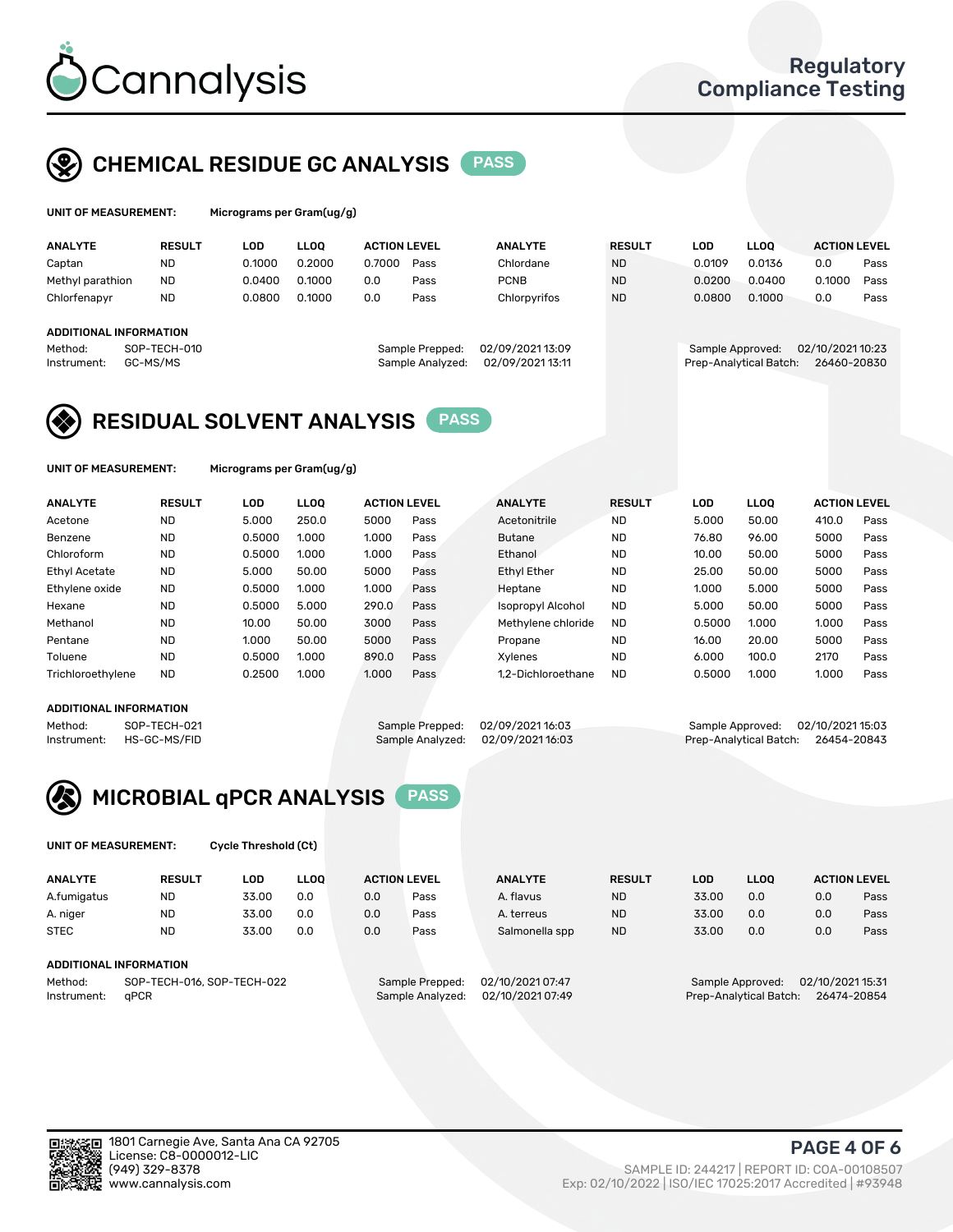

 $U$ UNIT OF MEASUREMENT: Micrograms per Gram(ug/g)



| <b>ANALYTE</b>         | <b>RESULT</b>                                                                                                                                                           | <b>LOD</b>                     | <b>LLOO</b> | <b>ACTION LEVEL</b>                 |                                      | <b>ANALYTE</b> | <b>RESULT</b> | <b>LOD</b>                                 | <b>LLOO</b>                     | <b>ACTION LEVEL</b> |
|------------------------|-------------------------------------------------------------------------------------------------------------------------------------------------------------------------|--------------------------------|-------------|-------------------------------------|--------------------------------------|----------------|---------------|--------------------------------------------|---------------------------------|---------------------|
| Arsenic                | <b>ND</b>                                                                                                                                                               | 0.0200                         | 0.0500      | 0.2000                              | Pass                                 | Cadmium        | <b>ND</b>     | 0.0050                                     | 0.0500                          | 0.2000<br>Pass      |
| Lead                   | <lloq< td=""><td>0.0100</td><td>0.0500</td><td>0.5000</td><td>Pass</td><td>Mercury</td><td><b>ND</b></td><td>0.0030</td><td>0.0500</td><td>0.1000<br/>Pass</td></lloq<> | 0.0100                         | 0.0500      | 0.5000                              | Pass                                 | Mercury        | <b>ND</b>     | 0.0030                                     | 0.0500                          | 0.1000<br>Pass      |
| Method:<br>Instrument: | <b>ADDITIONAL INFORMATION</b><br>SOP-TECH-013<br>ICP-MS                                                                                                                 |                                |             | Sample Prepped:<br>Sample Analyzed: | 02/09/2021 15:04<br>02/09/2021 15:04 |                |               | Sample Approved:<br>Prep-Analytical Batch: | 02/10/2021 14:11<br>26458-20838 |                     |
|                        | <b>MYCOTOXINS ANALYSIS</b>                                                                                                                                              |                                |             | <b>PASS</b>                         |                                      |                |               |                                            |                                 |                     |
| UNIT OF MEASUREMENT:   |                                                                                                                                                                         | Micrograms per Kilogram(ug/kg) |             |                                     |                                      |                |               |                                            |                                 |                     |
| <b>ANALYTE</b>         | <b>RESULT</b>                                                                                                                                                           | <b>LOD</b>                     | <b>LLOO</b> | <b>ACTION LEVEL</b>                 |                                      | <b>ANALYTE</b> | <b>RESULT</b> | <b>LOD</b>                                 | <b>LLOO</b>                     | <b>ACTION LEVEL</b> |

| Aflatoxin B1            | <b>ND</b> | 1.000 | 2.000 |       | N/A  | Aflatoxin B2 | <b>ND</b> | 2.000 | 5.000 |       | N/A  |
|-------------------------|-----------|-------|-------|-------|------|--------------|-----------|-------|-------|-------|------|
| Aflatoxin G1            | <b>ND</b> | 2.000 | 5.000 |       | N/A  | Aflatoxin G2 | <b>ND</b> | 2.000 | 5.000 |       | N/A  |
| <b>Total Aflatoxins</b> | <b>ND</b> | 10.00 | 14.00 | 20.00 | Pass | Ochratoxin A | <b>ND</b> | 1.000 | 2.000 | 20.00 | Pass |
|                         |           |       |       |       |      |              |           |       |       |       |      |
| ADDITIONAL INFORMATION  |           |       |       |       |      |              |           |       |       |       |      |

Method: SOP-TECH-020 Sample Prepped: 02/09/2021 15:26 Sample Approved: 02/10/2021 14:20 Instrument: LC-MS/MS Sample Analyzed: 02/09/2021 15:28 Prep-Analytical Batch: 26464-20840

#### FILTH & FOREIGN MATERIAL ANALYSIS PASS Q

UNIT OF MEASUREMENT: Filth and Foreign Matter (%, #/3g)

| <b>ANALYTE</b>                                              | <b>RESULT</b> | LOD. | LLOO | <b>ACTION LEVEL</b> |                                     | <b>ANALYTE</b>                       | <b>RESULT</b> | LOD                                                                           | <b>LLOO</b> | <b>ACTION LEVEL</b> |      |
|-------------------------------------------------------------|---------------|------|------|---------------------|-------------------------------------|--------------------------------------|---------------|-------------------------------------------------------------------------------|-------------|---------------------|------|
| IF RH ME                                                    | <b>ND</b>     | 0.0  | 0.0  | 1.000               | Pass                                | <b>IFM</b>                           | <b>ND</b>     | 0.0                                                                           | 0.0         | 25.00               | Pass |
| Mold                                                        | <b>ND</b>     | 0.0  | 0.0  | 25.00               | Pass                                | <b>SSCD</b>                          | <b>ND</b>     | 0.0                                                                           | 0.0         | 25.00               | Pass |
| ADDITIONAL INFORMATION                                      |               |      |      |                     |                                     |                                      |               |                                                                               |             |                     |      |
| Method:<br>SOP-TECH-009<br>Instrument:<br>Visual Inspection |               |      |      |                     | Sample Prepped:<br>Sample Analyzed: | 02/09/2021 14:38<br>02/09/2021 14:39 |               | 02/09/2021 14:45<br>Sample Approved:<br>Prep-Analytical Batch:<br>26468-20835 |             |                     |      |



PAGE 5 OF 6